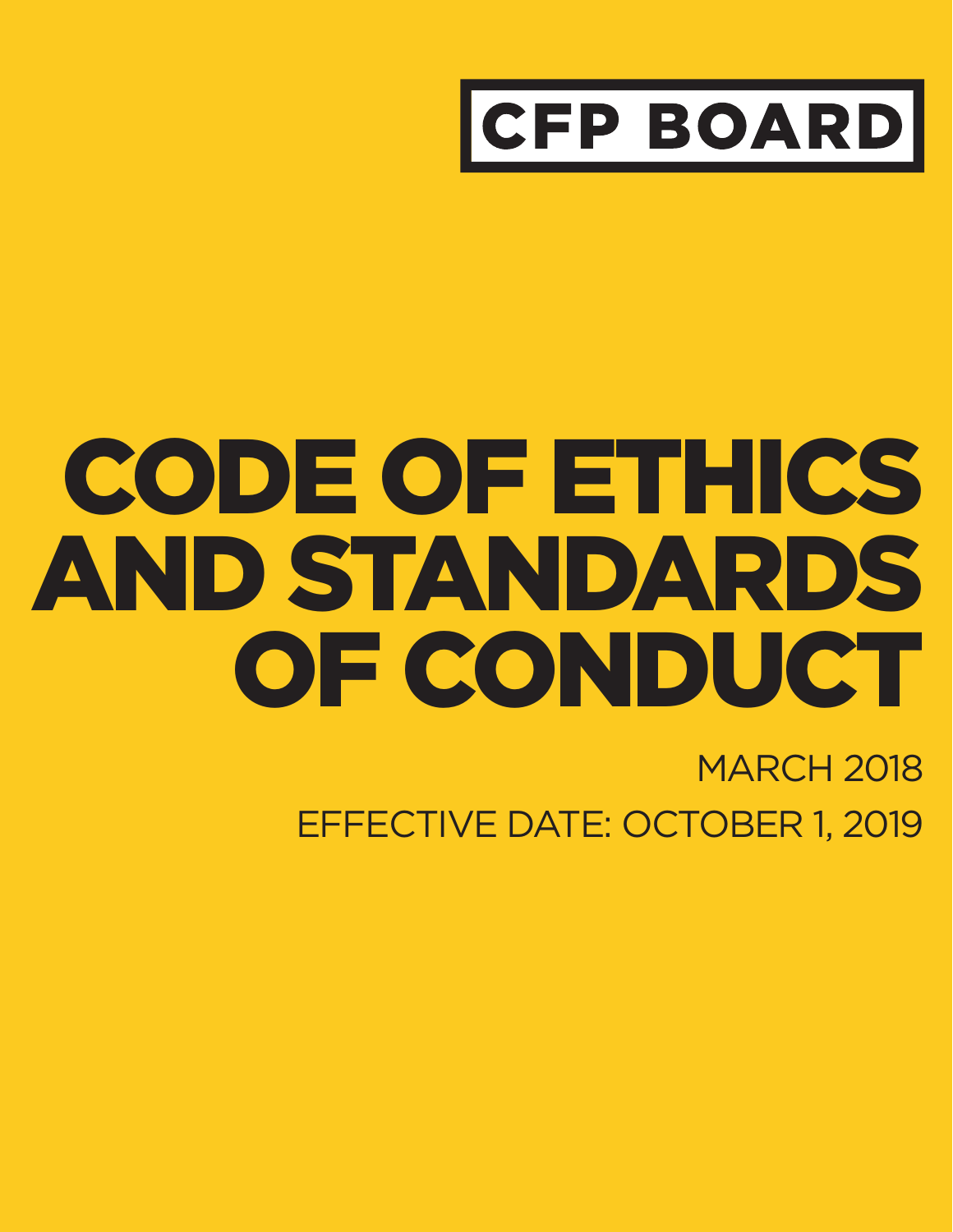# PREAMBLE

CFP Board's *Code of Ethics and Standards of Conduct* reflects the commitment that all CFP® professionals make to high standards of competency and ethics. CFP Board's *Code and Standards* benefits and protects the public, provides standards for delivering financial planning, and advances financial planning as a distinct and valuable profession. Compliance with the *Code and Standards* is a requirement of CFP® certification that is critical to the integrity of the CFP® marks. Violations of the *Code and Standards* may subject a CFP® professional to discipline.

# CODE OF ETHICS

A CFP® professional must:

- 1. Act with honesty, integrity, competence, and diligence.
- 2. Act in the client's best interests.
- 3. Exercise due care.
- 4. Avoid or disclose and manage conflicts of interest.
- 5. Maintain the confidentiality and protect the privacy of client information.
- 6. Act in a manner that reflects positively on the financial planning profession and CFP® certification.

# STANDARDS OF CONDUCT

## A. DUTIES OWED TO CLIENTS

#### 1. FIDUCIARY DUTY

At all times when providing Financial Advice to a Client, a CFP® professional must act as a fiduciary, and therefore, act in the best interests of the Client. The following duties must be fulfilled:

- a. Duty of Loyalty. A CFP® professional must:
	- i. Place the interests of the Client above the interests of the CFP® professional and the CFP® Professional's Firm;
	- ii. Avoid Conflicts of Interest, or fully disclose Material Conflicts of Interest to the Client, obtain the Client's informed consent, and properly manage the conflict; and
	- iii. Act without regard to the financial or other interests of the CFP® professional, the CFP® Professional's Firm, or any individual or entity other than the Client, which means that a CFP® professional acting under a Conflict of Interest continues to have a duty to act in the best interests of the Client and place the Client's interests above the CFP® professional's.
- b. **Duty of Care.** A CFP® professional must act with the care, skill, prudence, and diligence that a prudent professional would exercise in light of the Client's goals, risk tolerance, objectives, and financial and personal circumstances.
- c. **Duty to Follow Client Instructions.** A CFP® professional must comply with all objectives, policies, restrictions, and other terms of the Engagement and all reasonable and lawful directions of the Client.

#### 2. INTEGRITY

a. A CFP® professional must perform Professional Services with integrity. Integrity demands honesty and candor, which may not be subordinated to personal gain or advantage. Allowance may be made for innocent error and legitimate differences of opinion, but integrity cannot co-exist with deceit or subordination of principle.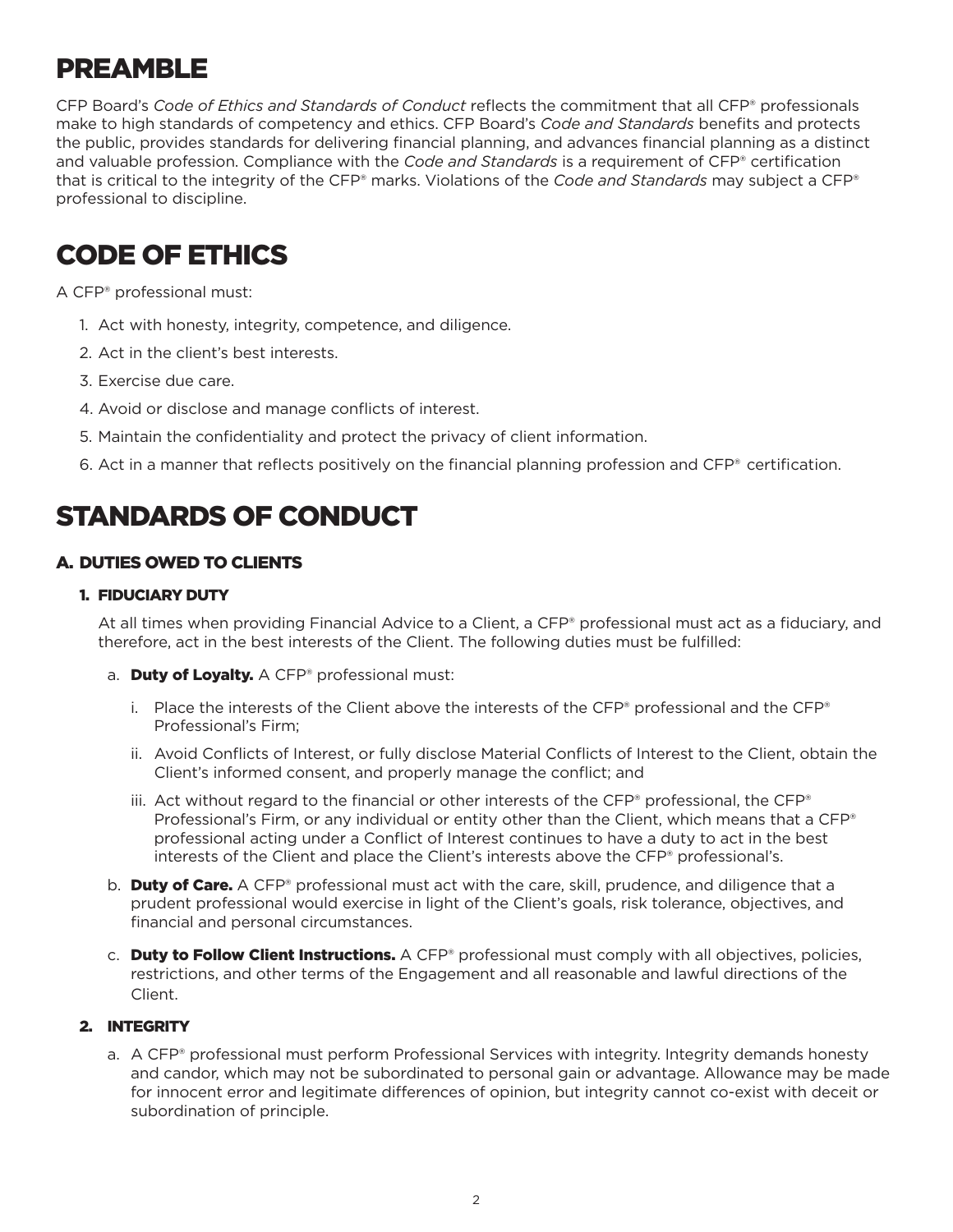- b. A CFP® professional may not, directly or indirectly, in the conduct of Professional Services:
	- i. Employ any device, scheme, or artifice to defraud;
	- ii. Make any untrue statement of a material fact or omit to state a material fact necessary in order to make the statements made, in the light of the circumstances under which they were made, not misleading; or
	- iii. Engage in any act, practice, or course of business which operates or would operate as a fraud or deceit upon any person.

#### 3. COMPETENCE

A CFP® professional must provide Professional Services with competence, which means with relevant knowledge and skill to apply that knowledge. When the CFP® professional is not sufficiently competent in a particular area to provide the Professional Services required under the Engagement, the CFP® professional must gain competence, obtain the assistance of a competent professional, limit or terminate the Engagement, and/or refer the Client to a competent professional. The CFP® professional shall describe to the Client any requested Professional Services that the CFP® professional will not be providing.

#### 4. DILIGENCE

A CFP® professional must provide Professional Services, including responding to reasonable Client inquiries, in a timely and thorough manner.

#### 5. DISCLOSE AND MANAGE CONFLICTS OF INTEREST

- a. **Disclose Conflicts.** When providing Financial Advice, a CFP® professional must make full disclosure of all Material Conflicts of Interest with the CFP® professional's Client that could affect the professional relationship. This obligation requires the CFP® professional to provide the Client with sufficiently specific facts so that the Client is able to understand the CFP® professional's Conflicts of Interest and the business practices that give rise to the conflicts, and give informed consent to such conflicts or reject them. A sincere belief by a CFP® professional with a Material Conflict of Interest that he or she is acting in the best interests of the Client is insufficient to excuse failure to make full disclosure.
	- i. In determining whether to infer that a Client has consented to a Material Conflict of Interest, CFP Board will evaluate whether a reasonable Client receiving the disclosure would have understood the conflict and how it could affect the advice the Client will receive from the CFP® professional. The greater the potential harm the conflict presents to the Client, and the more significantly a business practice that gives rise to the conflict departs from commonly accepted practices among CFP® professionals, the less likely it is that CFP Board will infer informed consent absent clear evidence of informed consent. Ambiguity in the disclosure provided to the Client will be interpreted in favor of the Client.
	- ii. Evidence of oral disclosure of a conflict will be given such weight as CFP Board in its judgment deems appropriate. Written consent to a conflict is not required.
- b. **Manage Conflicts.** A CFP® professional must adopt and follow business practices reasonably designed to prevent Material Conflicts of Interest from compromising the CFP® professional's ability to act in the Client's best interests.

#### 6. SOUND AND OBJECTIVE PROFESSIONAL JUDGMENT

A CFP® professional must exercise professional judgment on behalf of the Client that is not subordinated to the interest of the CFP® professional or others. A CFP® professional may not solicit or accept any gift, gratuity, entertainment, non-cash compensation, or other consideration that reasonably could be expected to compromise the CFP® professional's objectivity.

#### 7. PROFESSIONALISM

A CFP® professional must treat Clients, prospective Clients, fellow professionals, and others with dignity, courtesy, and respect.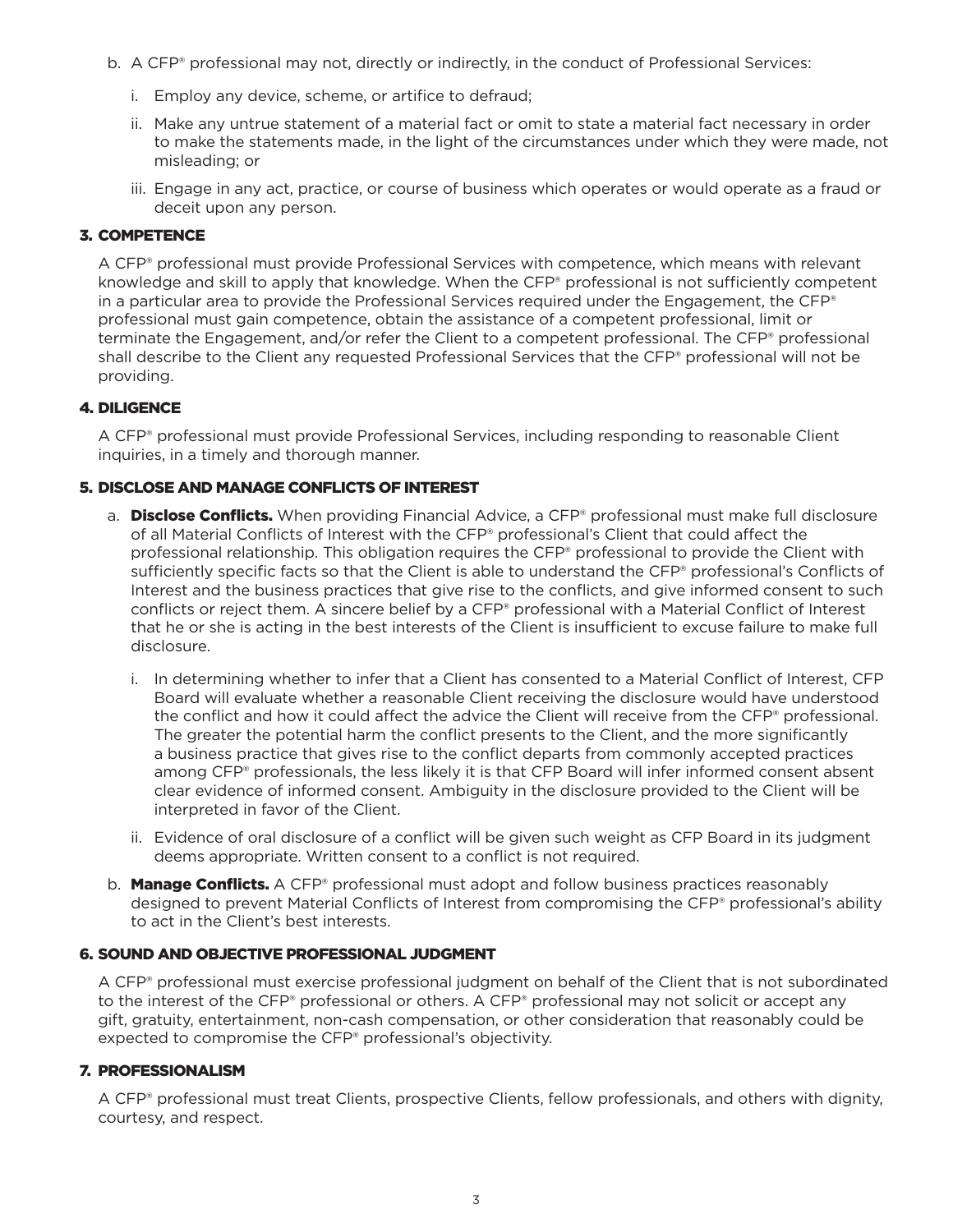#### 8. COMPLY WITH THE LAW

- a. A CFP® professional must comply with the laws, rules, and regulations governing Professional Services.
- b. A CFP® professional may not intentionally or recklessly participate or assist in another person's violation of these *Standards* or the laws, rules, or regulations governing Professional Services.

#### 9. CONFIDENTIALITY AND PRIVACY

- a. A CFP® professional must keep confidential and may not disclose any non-public personal information about any prospective, current, or former Client ("client"), except that the CFP® professional may disclose information:
	- i. For ordinary business purposes:
		- a) With the client's consent, so long as the client has not withdrawn the consent;
		- b) To a CFP<sup>®</sup> professional's employer, partners, employees, or other persons with whom the CFP® professional is providing services to or for the client, when necessary to perform those services;
		- c) As necessary to provide information to the CFP® professional's attorneys, accountants, and auditors; and
		- d) To a person acting in a representative capacity on behalf of the client;
	- ii. For legal and enforcement purposes:
		- a) To law enforcement authorities concerning suspected unlawful activities, to the extent permitted by the law;
		- b) As required to comply with federal, state, or local law;
		- c) As required to comply with a properly authorized civil, criminal, or regulatory investigation or examination, or subpoena or summons, by a governmental authority;
		- d) As necessary to defend against allegations of wrongdoing made by a governmental authority;
		- e) As necessary to present a civil claim against, or defend against a civil claim raised by, a client;
		- f) As required to comply with a request from CFP Board concerning an investigation or adjudication; and
		- g) As necessary to provide information to professional organizations that are assessing the CFP® professional's compliance with professional standards.
- b. A CFP® professional may not use any non-public personal information about a client for his or her direct or indirect personal benefit, whether or not it causes detriment to the client, unless the client consents.
- c. A CFP® professional, either directly or through the CFP® Professional's Firm, must take reasonable steps to protect the security of non-public personal information about any client, including the security of information stored physically or electronically, from unauthorized access that could result in harm or inconvenience to the client.
- d. A CFP® professional, either directly or through the CFP® Professional's Firm, must adopt and implement policies regarding the protection, handling, and sharing of a client's non-public personal information and must provide clients with written notice of those policies.
- e. A CFP® professional shall be deemed to comply with this Section if the CFP® Professional's Firm is subject to, and the CFP® professional complies with, Regulation S-P under the federal securities laws or substantially equivalent federal or state laws or rules.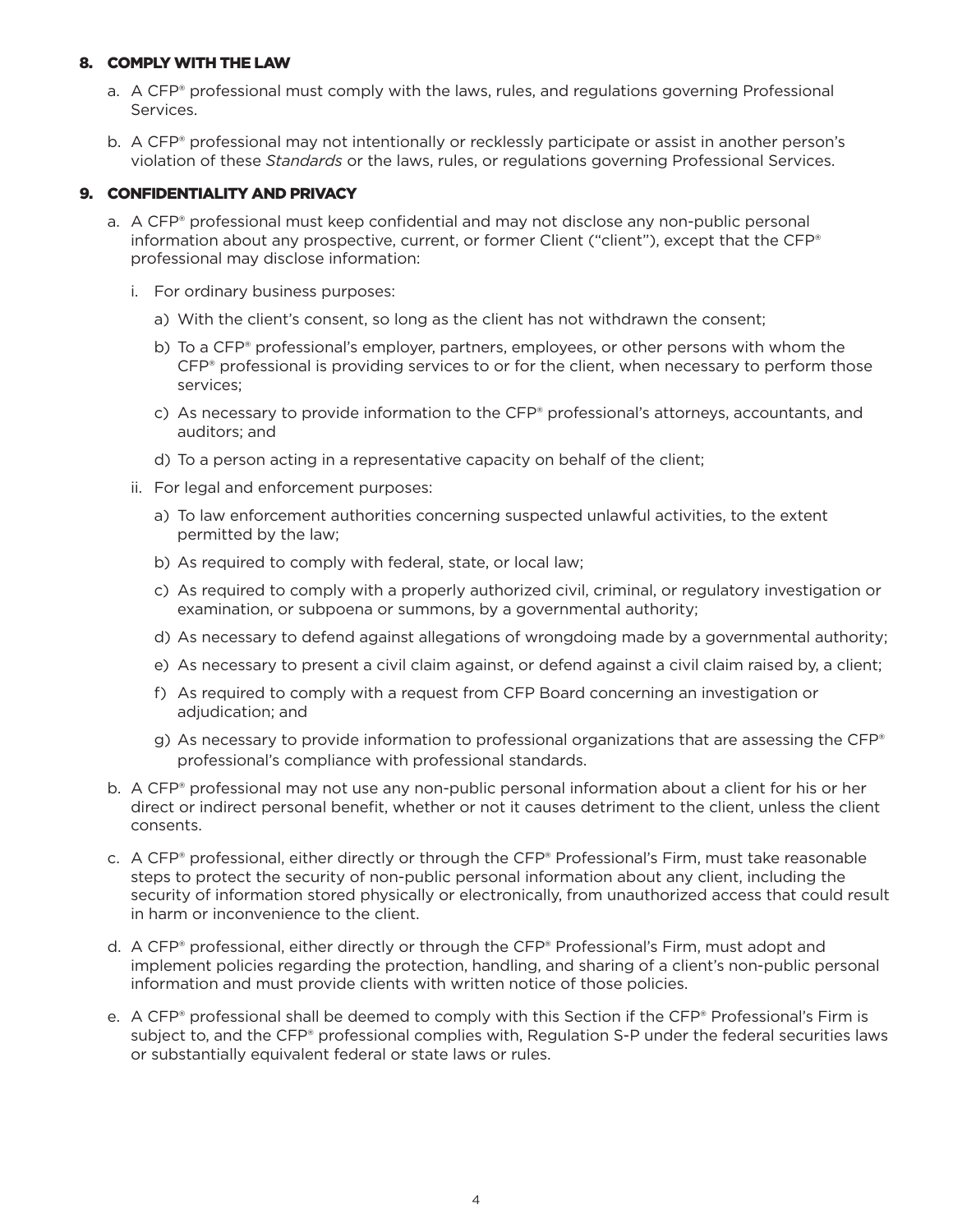#### 10. PROVIDE INFORMATION TO A CLIENT

- a. When Providing Financial Advice. When providing or agreeing to provide Financial Advice that does not require Financial Planning in accordance with the Practice Standards, a CFP® professional must provide the following information to the Client, prior to or at the time of the Engagement, and document that the information has been provided to the Client:
	- i. A description of the services and products to be provided;
	- ii. How the Client pays for the products and services, and a description of the additional types of costs that the Client may incur, including product management fees, surrender charges, and sales loads;
	- iii. How the CFP® professional, the CFP® Professional's Firm, and any Related Party are compensated for providing the products and services;
	- iv. The location(s), if any, of the webpages of all relevant public websites of any governmental authority, self-regulatory organization, or professional organization that sets forth the CFP® professional's public disciplinary history or any personal bankruptcy or business bankruptcy where the CFP® professional was a Control Person; and
	- v. Any other information about the  $\text{CFP}^*$  professional or the  $\text{CFP}^*$  Professional's Firm that is Material to a Client's decision to engage or continue to engage the  $\mathsf{CFP}^{\circ}$  professional or the  $\mathsf{CFP}^{\circ}$ Professional's Firm.
- b. When Providing Financial Planning. When providing or required to provide Financial Planning in accordance with the Practice Standards, a CFP® professional must provide the following information to the Client, prior to or at the time of the Engagement, in one or more written documents:
	- i. The information required to be provided in Section A.10.a.; and
	- ii. The terms of the Engagement between the Client and the  $\text{CFP}^*$  professional or the  $\text{CFP}^*$ Professional's Firm, including the Scope of Engagement and any limitations, the period(s) during which the services will be provided, and the Client's responsibilities. A CFP® professional is responsible for implementing, monitoring, and updating the Financial Planning recommendation(s) unless specifically excluded from the Scope of Engagement.
- c. **Other Information.** A CFP<sup>®</sup> professional also must provide the information required under Sections A.5.a, A.9.d., and A.11.
- d. **Updating Information.** A CFP® professional has an ongoing obligation to provide to the Client any information that is a Material change or update to the information required to be provided to the Client. Material changes and updates to public disciplinary history or bankruptcy information must be disclosed to the Client within ninety days, together with the location(s) of the relevant webpages.

#### 11.DUTIES WHEN COMMUNICATING WITH A CLIENT

A CFP® professional must provide a Client with accurate information, in accordance with the Engagement, and in response to reasonable Client requests, in a manner and format that a Client reasonably may be expected to understand.

#### 12. DUTIES WHEN REPRESENTING COMPENSATION METHOD

A CFP® professional may not make false or misleading representations regarding the CFP® professional's or the CFP® Professional's Firm's method(s) of compensation.

#### a. Specific Representations

- i. **Fee-Only.** A CFP® professional may represent his or her or the CFP® Professional's Firm's compensation method as "fee-only" only if:
	- a) The CFP® professional and the CFP® Professional's Firm receive no Sales-Related Compensation; and
	- b) Related Parties receive no Sales-Related Compensation in connection with any Professional Services the CFP® professional or the CFP® Professional's Firm provides to Clients.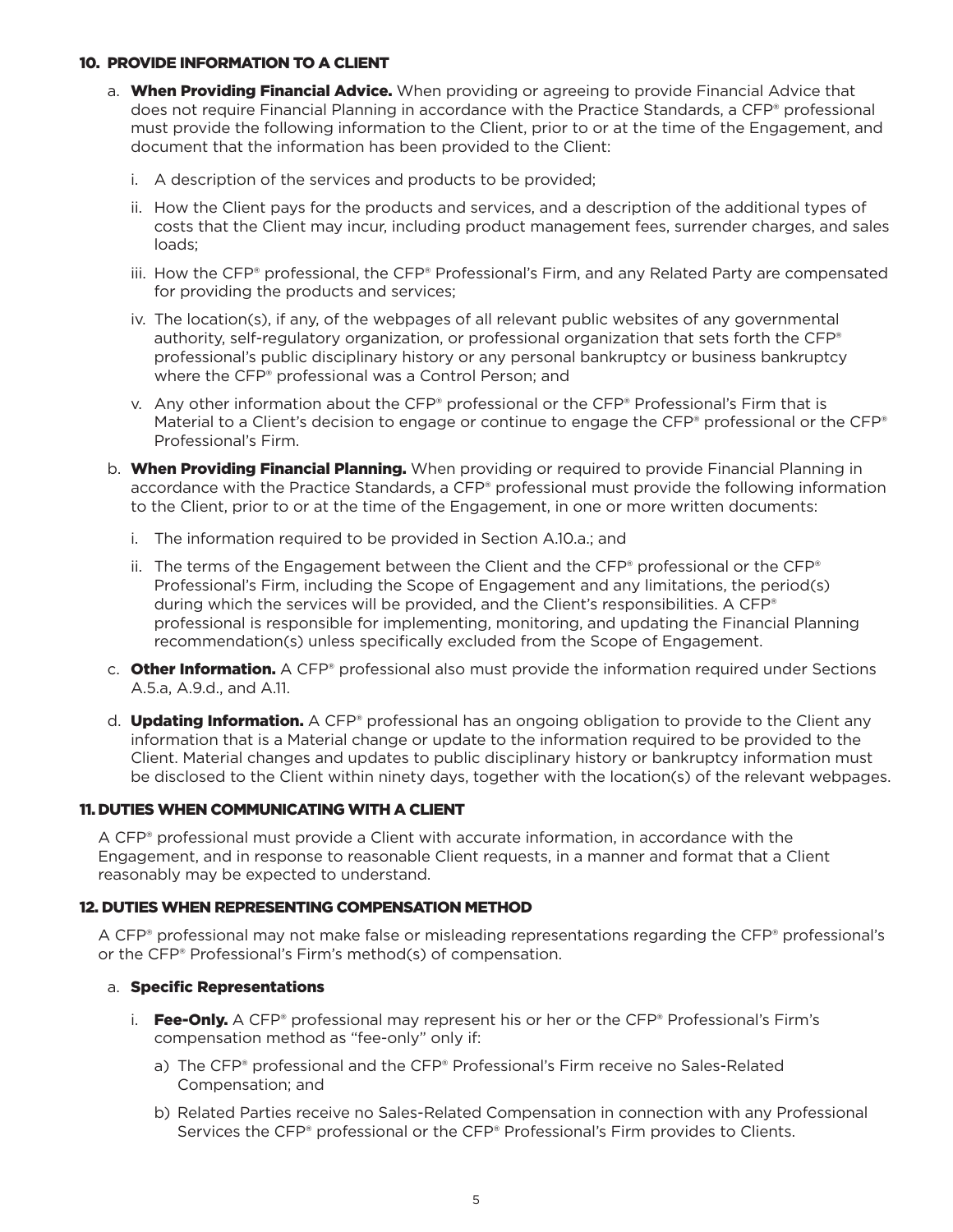- ii. Fee-Based. CFP Board uses the term "fee and commission" to describe the compensation method of those who receive both fees and Sales-Related Compensation. A CFP® professional who represents that his or her or the CFP® Professional's Firm's compensation method is "feebased" or any other term that is not fee-only:
	- a) May not use the term in a manner that suggests the CFP® professional or the CFP® Professional's Firm is fee-only; and
	- b) Must clearly state that either the CFP® professional or the CFP® Professional's Firm earns fees and commissions, or that the CFP® professional or the CFP® Professional's Firm are not feeonly.
- b. **Sales-Related Compensation.** Sales-Related Compensation is more than a de minimis economic benefit, including any bonus or portion of compensation, for purchasing, holding for purposes other than providing Financial Advice, or selling a Client's Financial Assets, or for the referral of a Client to any person or entity other than the CFP® Professional's Firm. Sales-Related Compensation includes, for example, commissions, trailing commissions, 12b-1 fees, spreads, transaction fees, revenue sharing, referral or solicitor fees, or similar consideration. Sales-Related Compensation does not include:
	- i. Soft dollars (any research or other benefits received in connection with Client brokerage that qualifies for the "safe harbor" of Section 28(e) of the Securities Exchange Act of 1934);
	- ii. Reasonable and customary fees for custodial or similar administrative services if the fee or amount of the fee is not determined based on the amount or value of Client transactions;
	- iii. Non-monetary benefits provided by another service provider, including a custodian, that benefit the CFP® professional's Clients by improving the CFP® professional's delivery of Professional Services, and that are not determined based on the amount or value of Client transactions;
	- iv. Reasonable and customary fees for Professional Services, other than for solicitations and referrals, the CFP® professional or CFP® Professional's Firm provides to a Client that are collected and distributed by another service provider, including under a Turnkey Asset Management Platform; or
	- v. A fee the Related Party solicitor receives for soliciting clients for the CFP® professional or the CFP® Professional's Firm.
- c. **Related Party.** A person or business entity (including a trust) whose receipt of Sales-Related Compensation a reasonable CFP® professional would view as benefiting the CFP® professional or the CFP® Professional's Firm, including, for example, as a result of the CFP® professional's ownership stake in the business entity. There is a rebuttable presumption that a Related Party includes:
	- i. Family Members. A member of the CFP® professional's Family and any business entity that the Family or members of the Family Control; and
	- ii. Business Entities. A business entity that the CFP® professional or the CFP® Professional's Firm Controls, or that is Controlled by or is under common Control with, the CFP® Professional's Firm.
- d. In Connection with any Professional Services. Sales-Related Compensation received by a Related Party is "in connection with any Professional Services" if it results, directly or indirectly, from Client transactions referred or facilitated by the CFP® professional or the CFP® Professional's Firm.
- e. **Safe Harbor for Related Parties.** Sales-Related Compensation received by a Related Party is not "in connection with any Professional Services" if the CFP® professional or the CFP® Professional's Firm adopts and implements policies and procedures reasonably designed to prevent the CFP® professional or the CFP® Professional's Firm from recommending that any Client purchase Financial Assets from or through, or refer any Clients to, the Related Party.
- f. Misrepresentations by a CFP® Professional's Firm. A CFP® professional who Controls the CFP® Professional's Firm may not allow the CFP® Professional's Firm to make false or misleading representations of compensation method. A CFP® professional who does not Control the CFP® Professional's Firm must correct a CFP® Professional's Firm's misrepresentations of compensation method by accurately representing the CFP® professional's compensation method to the CFP® professional's Clients.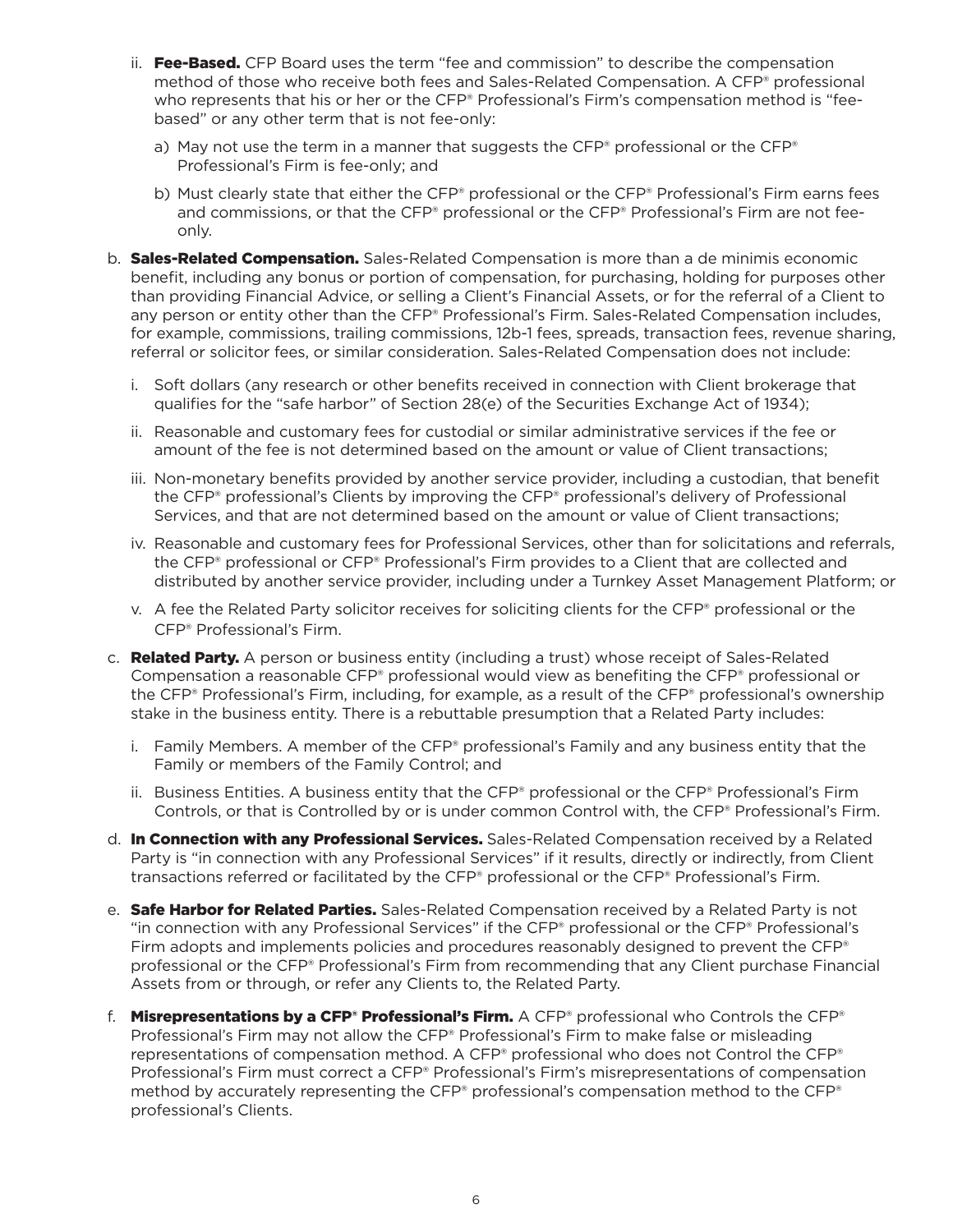#### 13. DUTIES WHEN RECOMMENDING, ENGAGING, AND WORKING WITH ADDITIONAL PERSONS

- a. When engaging or recommending the selection or retention of additional persons to provide financial or Professional Services for a Client, a CFP® professional must:
	- i. Have a reasonable basis for the recommendation or Engagement based on the person's reputation, experience, and qualifications;
	- ii. Disclose to the Client, at the time of the recommendation or prior to the Engagement, any arrangement by which someone who is not the Client will compensate or provide some other material economic benefit to the CFP® professional, the CFP® Professional's Firm, or a Related Party for the recommendation or Engagement; and
	- iii. When engaging a person to provide services for a Client, exercise reasonable care to protect the Client's interests.
- b. When working with another financial or Professional Services provider on behalf of a Client, a CFP® professional must:
	- i. Communicate with the other provider about the scope of their respective services and the allocation of responsibility between them; and
	- ii. Inform the Client in a timely manner if the CFP® professional has a reasonable belief that the other provider's services were not performed in accordance with the scope of services to be provided and the allocation of responsibilities.

#### 14. DUTIES WHEN SELECTING, USING, AND RECOMMENDING TECHNOLOGY

- a. A CFP® professional must exercise reasonable care and judgment when selecting, using, or recommending any software, digital advice tool, or other technology while providing Professional Services to a Client.
- b. A CFP® professional must have a reasonable level of understanding of the assumptions and outcomes of the technology employed.
- c. A CFP® professional must have a reasonable basis for believing that the technology produces reliable, objective, and appropriate outcomes.

#### 15. REFRAIN FROM BORROWING OR LENDING MONEY AND COMMINGLING FINANCIAL ASSETS

- a. A CFP® professional may not, directly or indirectly, borrow money from or lend money to a Client unless:
	- i. The Client is a member of the CFP® professional's Family; or
	- ii. The lender is a business organization or legal entity in the business of lending money.
- b. A CFP® professional may not commingle a Client's Financial Assets with the Financial Assets of the CFP® professional or the CFP® Professional's Firm.

#### B. FINANCIAL PLANNING AND APPLICATION OF THE PRACTICE STANDARDS FOR THE FINANCIAL PLANNING PROCESS

- 1. Financial Planning Definition. Financial Planning is a collaborative process that helps maximize a Client's potential for meeting life goals through Financial Advice that integrates relevant elements of the Client's personal and financial circumstances.
- 2. **Examples of Relevant Elements of the Client's Personal and Financial Circumstances.** Relevant elements of personal and financial circumstances vary from Client to Client, and may include the Client's need for or desire to: develop goals, manage assets and liabilities, manage cash flow, identify and manage risks, identify and manage the financial effect of health considerations, provide for educational needs, achieve financial security, preserve or increase wealth, identify tax considerations, prepare for retirement, pursue philanthropic interests, and address estate and legacy matters.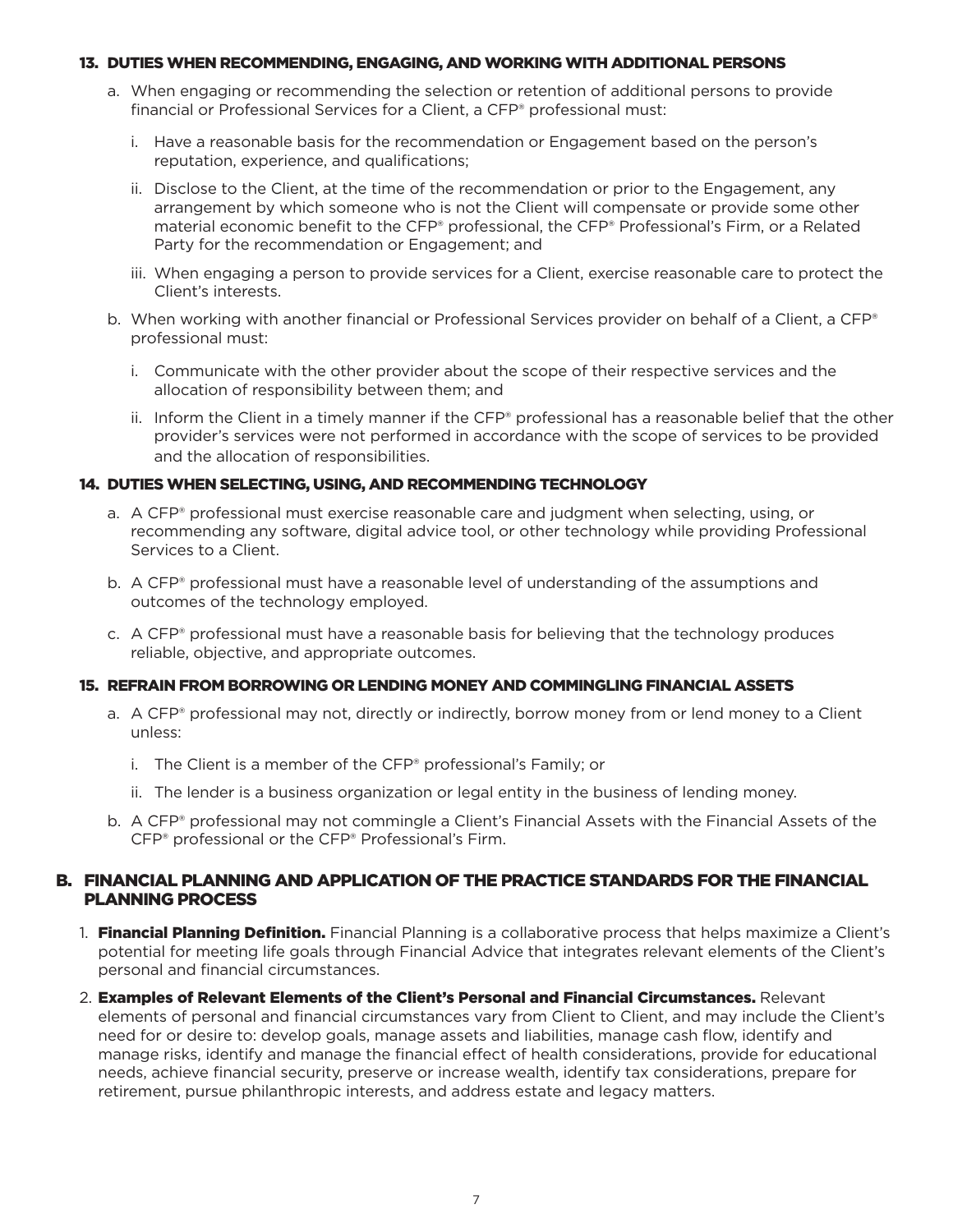- 3. **Application of Practice Standards.** The Practice Standards set forth the financial planning process. A CFP® professional must comply with the Practice Standards when:
	- a. The CFP® professional agrees to provide or provides (i) Financial Planning; or (ii) Financial Advice that requires integration of relevant elements of the Client's personal and/or financial circumstances in order to act in the Client's best interests ("Financial Advice that Requires Financial Planning"); or
	- b. The Client has a reasonable basis to believe the CFP® professional will provide or has provided Financial Planning.
- 4. Integration Factors. Among the factors that CFP Board will weigh in determining whether a CFP® professional has agreed to provide or provided Financial Advice that Requires Financial Planning are:
	- a. The number of relevant elements of the Client's personal and financial circumstances that the Financial Advice may affect;
	- b. The portion and amount of the Client's Financial Assets that the Financial Advice may affect;
	- c. The length of time the Client's personal and financial circumstances may be affected by the Financial Advice;
	- d. The effect on the Client's overall exposure to risk if the Client implements the Financial Advice; and
	- e. The barriers to modifying the actions taken to implement the Financial Advice.
- 5. **CFP Board Evaluation.** In a disciplinary proceeding in which a CFP® professional denies CFP Board's allegation that the  $\text{CFP}^*$  professional was required to comply with the Practice Standards, the CFP $^*$ professional must demonstrate that compliance with the Practice Standards was not required.
- 6. No Client Agreement to Engage for Financial Planning. If a CFP® professional otherwise must comply with the Practice Standards, but the Client does not agree to engage the CFP® professional to provide Financial Planning, the CFP® professional must either:
	- a. Not enter into the Engagement;
	- b. Limit the Scope of Engagement to services that do not require application of the Practice Standards, and describe to the Client the services the Client requests that the CFP® professional will not be performing;
	- c. Provide the requested services after informing the Client how Financial Planning would benefit the Client and how the decision not to engage the CFP® professional to provide Financial Planning may limit the CFP® professional's Financial Advice, in which case the CFP® professional is not required to comply with the Practice Standards; or
	- d. Terminate the Engagement.

## C. PRACTICE STANDARDS FOR THE FINANCIAL PLANNING PROCESS

In complying with the Practice Standards, a CFP® professional must act prudently in documenting information, as the facts and circumstances require, taking into account the significance of the information, the need to preserve the information in writing, the obligation to act in the Client's best interests, and the CFP® Professional's Firm's policies and procedures.

- 1. Understanding the Client's Personal and Financial Circumstances
	- a. **Obtaining Qualitative and Quantitative Information.** A CFP® professional must describe to the Client the qualitative and quantitative information concerning the Client's personal and financial circumstances needed to fulfill the Scope of Engagement and collaborate with the Client to obtain the information.
		- i. Examples of qualitative or subjective information include the Client's health, life expectancy, family circumstances, values, attitudes, expectations, earnings potential, risk tolerance, goals, needs, priorities, and current course of action.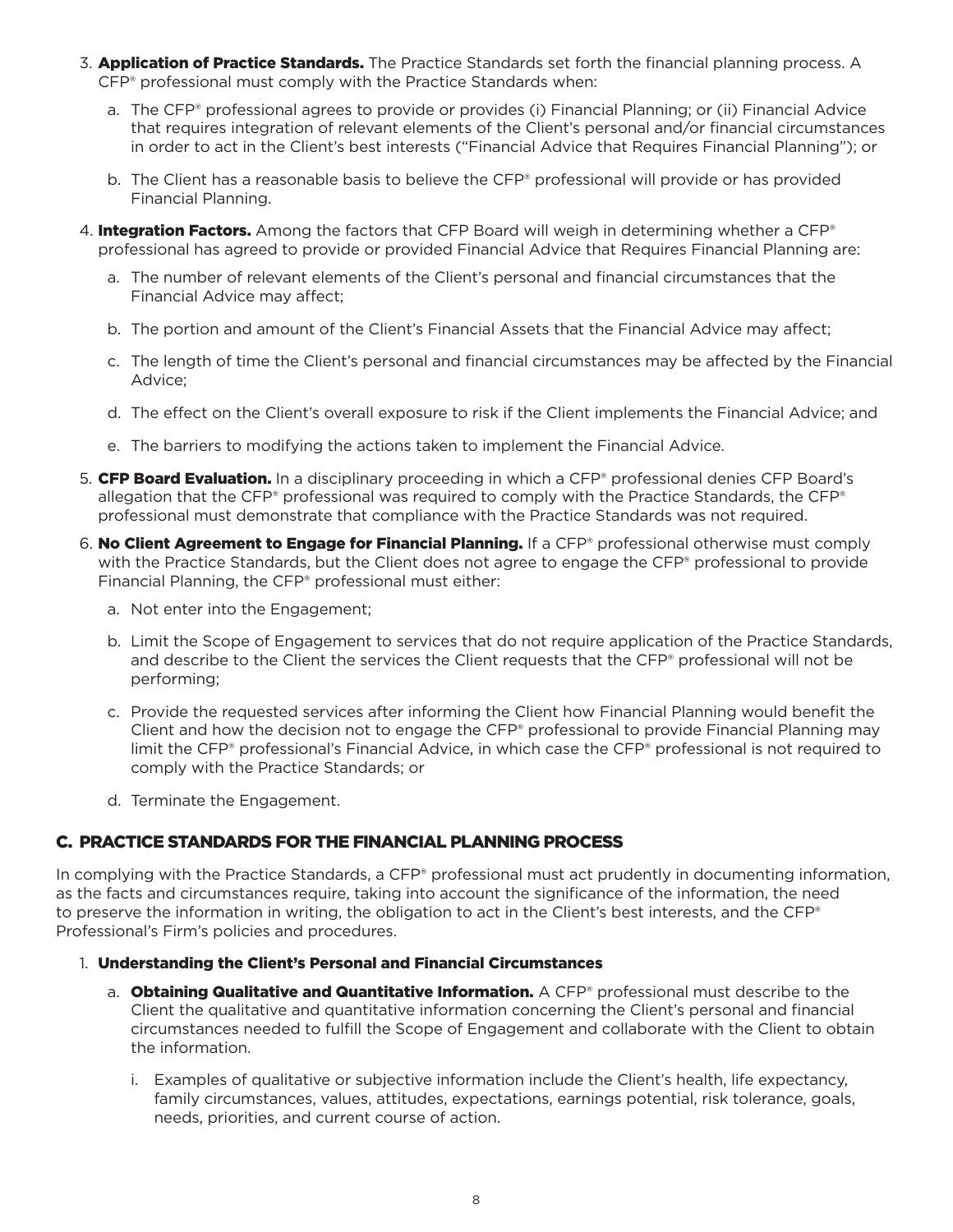- ii. Examples of quantitative or objective information include the Client's age, dependents, other professional advisors, income, expenses, cash flow, savings, assets, liabilities, available resources, liquidity, taxes, employee benefits, government benefits, insurance coverage, estate plans, education and retirement accounts and benefits, and capacity for risk.
- b. **Analyzing Information.** A CFP<sup>®</sup> professional must analyze the qualitative and quantitative information to assess the Client's personal and financial circumstances.
- c. **Addressing Incomplete Information.** If unable to obtain information necessary to fulfill the Scope of Engagement, the CFP® professional must either limit the Scope of Engagement to those services the CFP® professional is able to provide or terminate the Engagement.

#### 2. Identifying and Selecting Goals

- a. Identifying Potential Goals. A CFP® professional must discuss with the Client the CFP® professional's assessment of the Client's financial and personal circumstances, and help the Client identify goals, noting the impact that selecting a particular goal may have on other goals. In helping the Client identify goals, the CFP® professional must discuss with the Client, and apply, reasonable assumptions and estimates. These may include life expectancy, inflation rates, tax rates, investment returns, and other Material assumptions and estimates.
- b. Selecting and Prioritizing Goals. A CFP® professional must help the Client select and prioritize goals. The CFP® professional must discuss with the Client any goals the Client has selected that the CFP® professional believes are not realistic.

#### 3. Analyzing the Client's Current Course of Action and Potential Alternative Course(s) of Action

- a. **Analyzing Current Course of Action.** A CFP® professional must analyze the Client's current course of action, including the material advantages and disadvantages of the current course and whether the current course maximizes the potential for meeting the Client's goals.
- b. **Analyzing Potential Alternative Courses of Action.** Where appropriate, a CFP® professional must consider and analyze one or more potential alternative courses of action, including their material advantages and disadvantages, whether they help maximize the potential for meeting the Client's goals, and how they integrate the relevant elements of the Client's personal and financial circumstances.

#### 4. Developing the Financial Planning Recommendation(s)

From the potential courses of action, a CFP® professional must select one or more recommendations designed to maximize the potential for meeting the Client's goals. The recommendation may be to continue the Client's current course of action. For each recommendation selected, the CFP® professional must consider the following information:

- a. The assumptions and estimates used to develop the recommendation;
- b. The basis for making the recommendation, including how the recommendation is designed to maximize the potential to meet the Client's goals, the anticipated material effects of the recommendation on the Client's financial and personal circumstances, and how the recommendation integrates relevant elements of the Client's personal and financial circumstances;
- c. The timing and priority of the recommendation; and
- d. Whether the recommendation is independent or must be implemented with another recommendation.

#### 5. Presenting the Financial Planning Recommendation(s)

A CFP® professional must present to the Client the selected recommendations and the information that was required to be considered when developing the recommendation(s).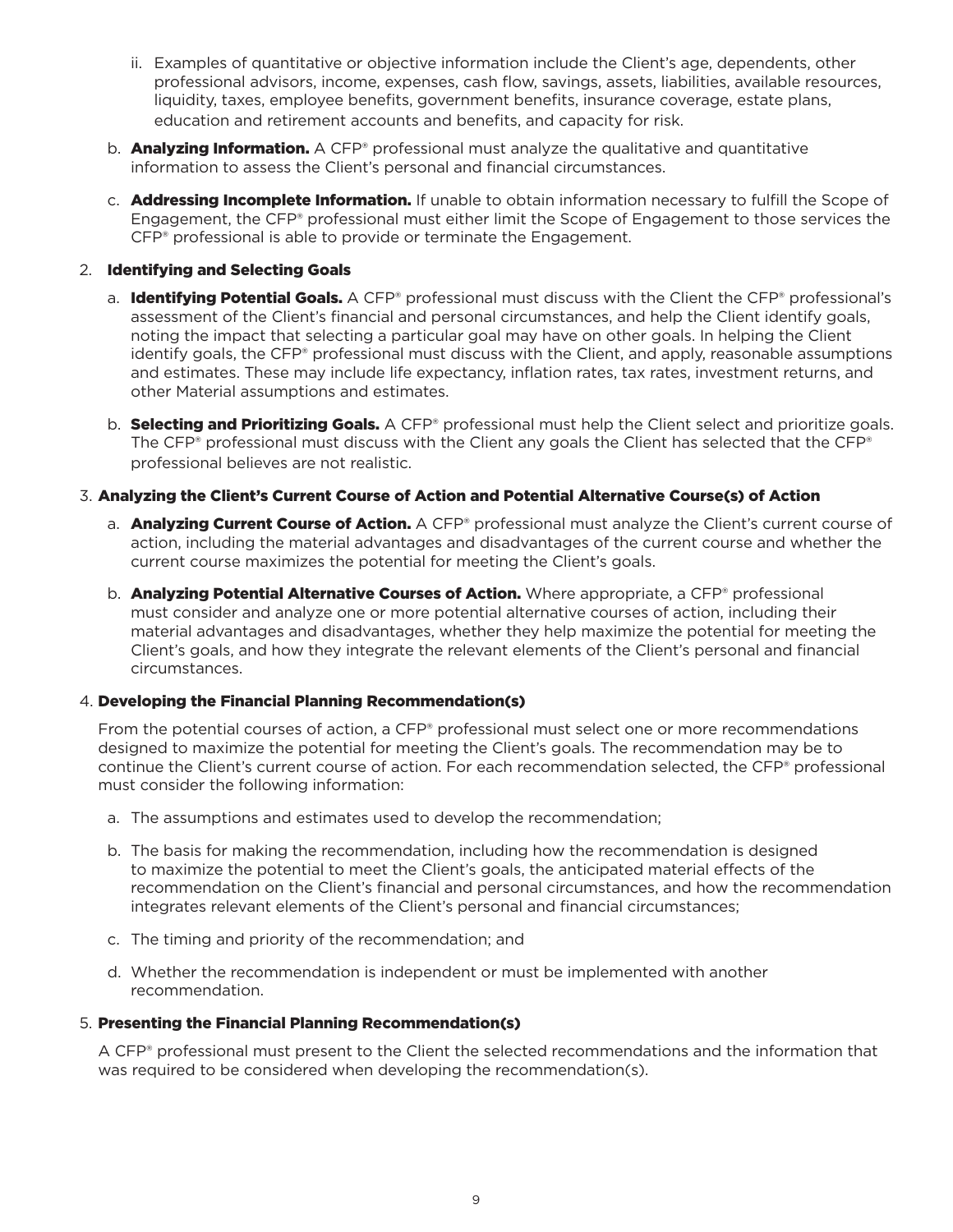#### 6. Implementing the Financial Planning Recommendation(s)

- a. **Addressing Implementation Responsibilities.** A CFP® professional must establish with the Client whether the CFP® professional has implementation responsibilities. When the CFP® professional has implementation responsibilities, the CFP® professional must communicate to the Client the recommendation(s) being implemented and the responsibilities of the CFP® professional, the Client, and any third-party with respect to implementation.
- b. **Identifying, Analyzing, and Selecting Actions, Products and Services.** A CFP® professional who has implementation responsibilities must identify and analyze actions, products, and services designed to implement the recommendations. The CFP® professional must consider the basis for each selection, which must include:
	- i. How the action, product, or service is designed to implement the  $\text{CFP}^{\circ}$  professional's recommendation; and
	- ii. The advantages and disadvantages of the action, product, or service relative to reasonably available alternatives.
- c. **Recommending Actions, Products, and Services for Implementation.** A CFP® professional who has implementation responsibilities must recommend one or more actions, products and services to the Client. The CFP® professional must discuss with the Client the basis for selecting an action, product, or service, the timing and priority of implementing the action, product, or service, and describe any Conflicts of Interest concerning the action, product, or service.
- d. Selecting and Implementing Actions, Products, or Services. A CFP® professional who has implementation responsibilities must help the Client select and implement the actions, products, or services. The CFP® professional must discuss with the Client any Client selection that deviates from the actions, products, and services the CFP® professional recommended.

#### 7. Monitoring Progress and Updating

- a. Monitoring and Updating Responsibilities. A CFP® professional must establish with the Client whether the CFP® professional has monitoring and updating responsibilities. When the CFP® professional has responsibilities for monitoring and updating, the CFP® professional must communicate to the Client:
	- i. Which actions, products, and services are and are not subject to the  $\mathsf{CFP}^{\circ}$  professional's monitoring responsibility;
	- ii. How and when the  $\text{CFP}^*$  professional will monitor the actions, products, and services;
	- iii. The Client's responsibility to inform the CFP® professional of any Material changes to the Client's qualitative and quantitative information;
	- iv. The CFP® professional's responsibility to update the financial planning recommendations; and
	- v. How and when the CFP® professional will update the financial planning recommendations.
- b. **Monitoring the Client's Progress.** A CFP<sup>®</sup> professional who has monitoring responsibility must analyze, at appropriate intervals, the progress toward achieving the Client's goals. The CFP<sup>®</sup> professional must review with the Client the results of the CFP® professional's analysis.
- c. **Obtaining Current Qualitative and Quantitative Information.** A CFP® professional who has monitoring responsibility must collaborate with the Client in an attempt to obtain current qualitative and quantitative information concerning the Client's personal and financial circumstances.
- d. **Updating Goals, Recommendations, or Implementation Decisions.** Where a CFP® professional has updating responsibility, and circumstances warrant changes to the Client's goals, recommendations, or selections of actions, products or services, the CFP® professional must update as appropriate in accordance with these *Practice Standards.*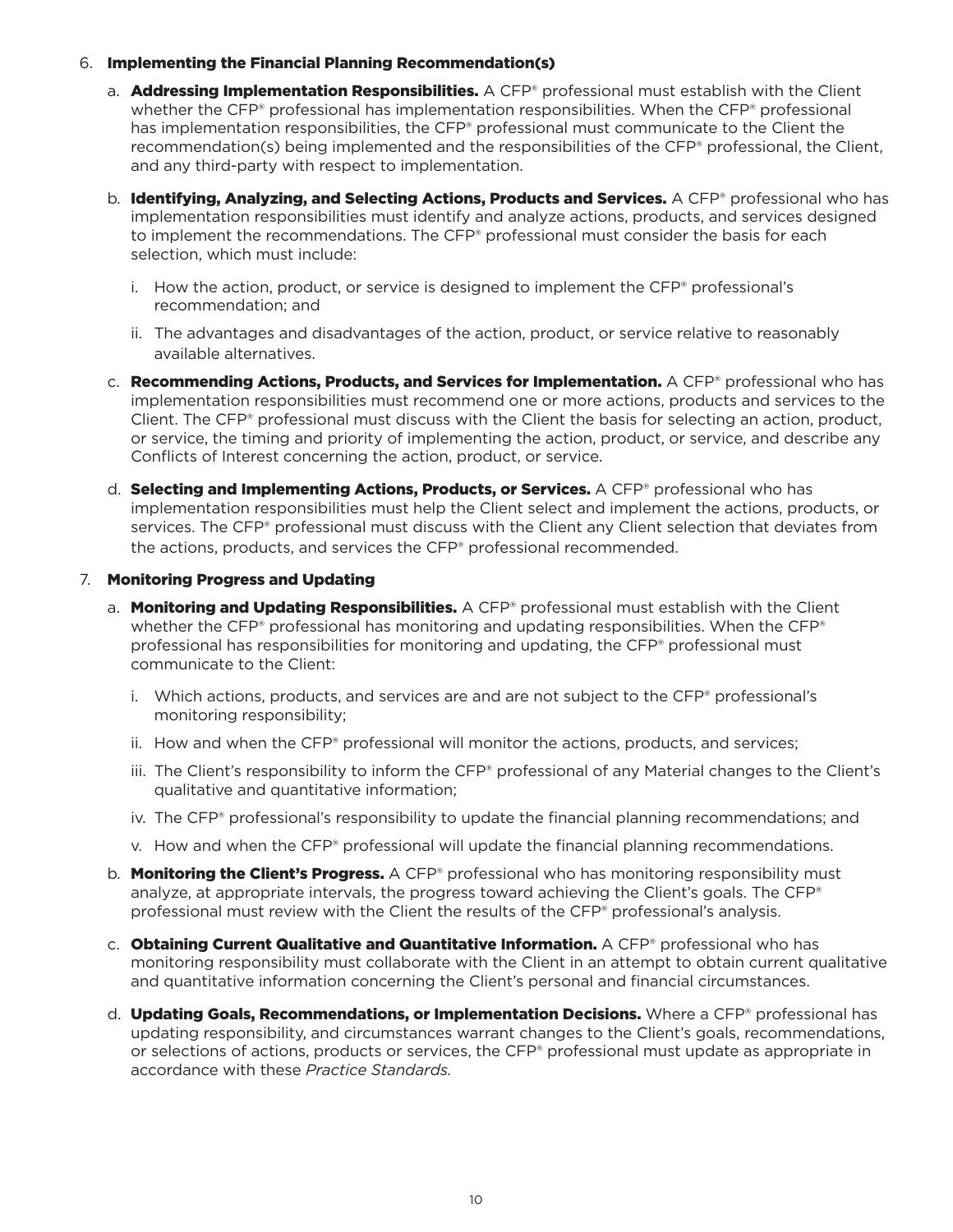#### D. DUTIES OWED TO FIRMS AND SUBORDINATES

### 1. Use Reasonable Care When Supervising

A CFP® professional must exercise reasonable care when supervising persons acting under the CFP® professional's direction, including employees and other persons over whom the CFP® professional has responsibility, with a view toward preventing violations of applicable laws, rules, regulations, and these *Standards*.

## 2. Comply with Lawful Objectives of CFP® Professional's Firm

A CFP® professional:

- a. Will be subject to discipline by CFP Board for violating policies and procedures of the CFP® Professional's Firm that do not conflict with these *Standards*.
- b. Will not be subject to discipline by CFP Board for violating policies and procedures of the CFP® Professional's Firm that conflict with these *Standards*.

## 3. Provide Notice of Public Discipline

A CFP® professional must promptly advise the CFP® Professional's Firm, in writing, of any public discipline imposed by CFP Board.

# E. DUTIES OWED TO CFP BOARD

- 1. **Definitions**. The following definitions apply:
	- a. **Felony.** A felony offense, or for jurisdictions that do not differentiate between a felony and a misdemeanor, an offense punishable by a sentence of at least one-year imprisonment or a fine of at least \$1,000.
	- b. Relevant Misdemeanor. A criminal offense, that is not a Felony, for conduct involving fraud, theft, misrepresentation, other dishonest conduct, crimes of moral turpitude, violence, or a second (or more) alcohol and/or drug-related offense.
	- c. Regulatory Investigation. An investigation initiated by a federal, state, local, or foreign governmental agency, self-regulatory organization, or other regulatory authority. A Regulatory Investigation does not include preliminary or routine regulatory inquiries or requests for information, deficiency letters, "blue sheet" requests or other trading questionnaires, or examinations.
	- d. **Regulatory Action.** An action or proceeding initiated by a federal, state, local, or foreign governmental agency, self-regulatory organization, or other regulatory authority.
	- e. **Civil Action.** A lawsuit, arbitration, or mediation.
	- f. Finding. A finding includes an adverse final action and a consent decree in which the finding is neither admitted nor denied, but does not include a deficiency letter, examination report, memorandum of understanding, or similar informal resolution of a matter.
	- g. **Minor Rule Violation.** A violation of a self-regulatory organization rule designated as a minor rule violation under a plan approved by the U.S. Securities and Exchange Commission. A rule violation may be designated as "minor" under a plan if the sanction imposed consists of a fine of \$2,500 or less, and if the sanctioned person does not contest the fine.
- 2. **Refrain from Adverse Conduct.** A CFP® professional may not engage in conduct that reflects adversely on his or her integrity or fitness as a CFP® professional, upon the CFP® marks, or upon the profession. Such conduct includes, but is not limited to, conduct that results in:
	- a. A Felony or Relevant Misdemeanor conviction, or admission into a program that defers or withholds the entry of a judgment of conviction for a Felony or Relevant Misdemeanor;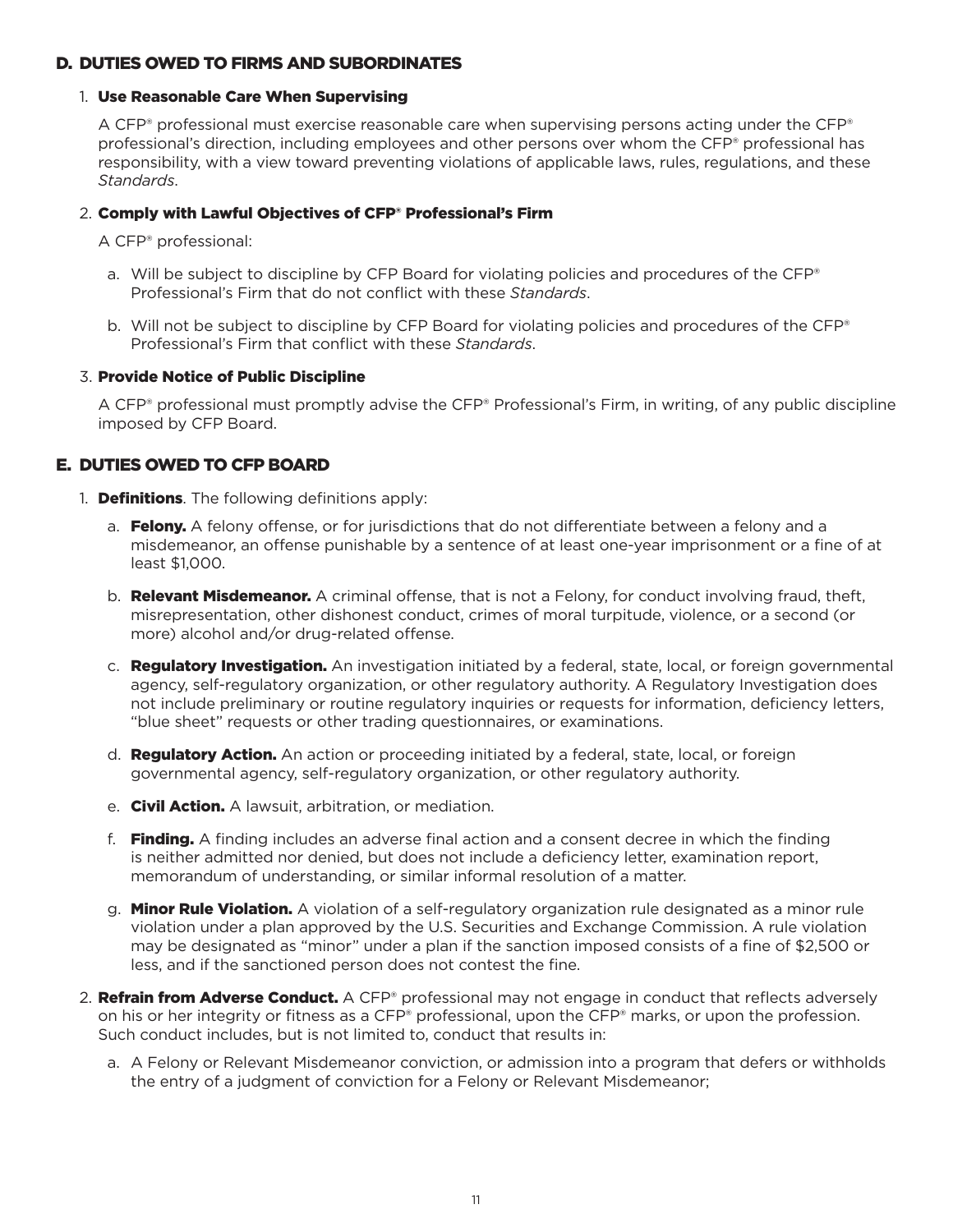- b. A Finding in a Regulatory Action or a Civil Action that the CFP® professional engaged in fraud, theft, misrepresentation, or other dishonest conduct;
- c. A personal bankruptcy or business bankruptcy filing or adjudication where the CFP® professional was a Control Person of the business, unless the CFP® professional can rebut the presumption that the bankruptcy demonstrates an inability to manage responsibly the CFP® professional's or the business's financial affairs;
- d. A federal tax lien on property owned by the CFP® professional, unless the CFP® professional can rebut the presumption that the federal tax lien demonstrates an inability to manage responsibly the CFP® professional's financial affairs; or
- e. A non-federal tax lien, judgment lien, or civil judgment that has not been satisfied within a reasonable amount of time unless the CFP® professional can rebut the presumption that the nonfederal tax lien, judgment lien, or civil judgment demonstrates an inability to manage responsibly the CFP® professional's financial affairs.
- 3. Reporting. A CFP® professional must provide written notice to CFP Board within 30 calendar days after the CFP® professional, or an entity over which the CFP® professional was a Control Person, has:
	- a. Been charged with, convicted of, or admitted into a program that defers or withholds the entry of a judgment or conviction for, a Felony or Relevant Misdemeanor;
	- b. Been named as a subject of, or whose conduct is mentioned adversely in, a Regulatory Investigation or Regulatory Action alleging failure to comply with the laws, rules, or regulations governing Professional Services;
	- c. Had conduct mentioned adversely in a Finding in a Regulatory Action involving failure to comply with the laws, rules, or regulations governing Professional Services (except a Regulatory Action involving a Minor Rule Violation in a Regulatory Action brought by a self-regulatory organization);
	- d. Had conduct mentioned adversely in a Civil Action alleging failure to comply with the laws, rules, or regulations governing Professional Services;
	- e. Become aware of an adverse arbitration award or civil judgment, or a settlement agreement, in a Civil Action alleging failure to comply with the laws, rules, or regulations governing Professional Services, where the conduct of the CFP® professional, or an entity over which the CFP® professional was a Control Person, was mentioned adversely, other than a settlement for an amount less than \$15,000;
	- f. Had conduct mentioned adversely in a Civil Action alleging fraud, theft, misrepresentation, or other dishonest conduct;
	- g. Been the subject of a Finding of fraud, theft, misrepresentation, or other dishonest conduct in a Regulatory Action or Civil Action;
	- h. Become aware of an adverse arbitration award or civil judgment, or a settlement agreement in a Civil Action alleging fraud, theft, misrepresentation, or other dishonest conduct, where the conduct of the CFP® professional, or an entity over which the CFP® professional was a Control Person, was mentioned adversely;
	- i. Had a professional license, certification, or membership suspended, revoked, or materially restricted because of a violation of rules or standards of conduct;
	- j. Been terminated for cause from employment or permitted to resign in lieu of termination when the cause of the termination or resignation involved allegations of dishonesty, unethical conduct, or compliance failures;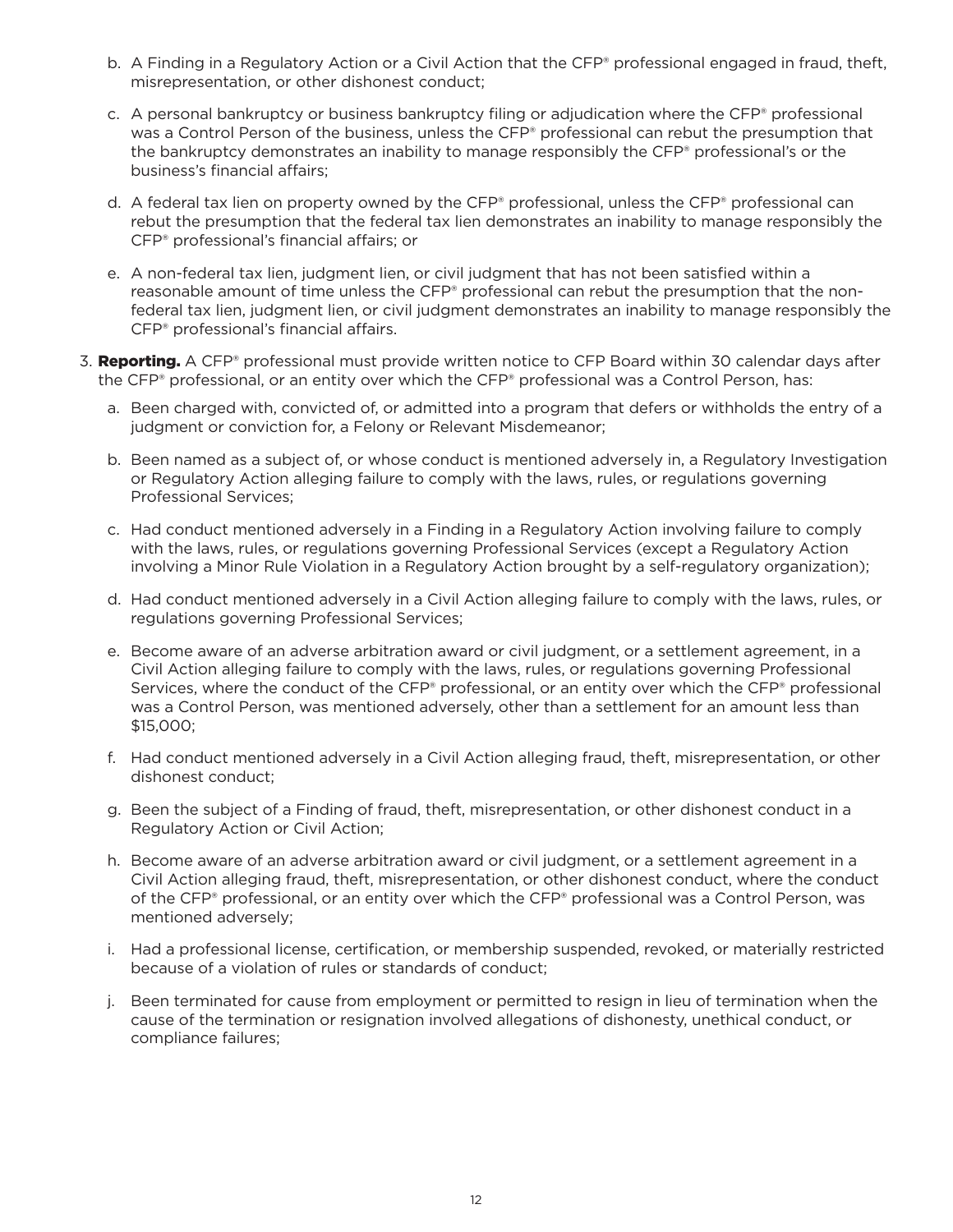- k. Been named as the subject of, or been identified as the broker/adviser of record in, any written, customer-initiated complaint that alleged the CFP® professional was involved in:
	- i. Forgery, theft, misappropriation, or conversion of Financial Assets;
	- ii. Sales practice violations and contained a claim for compensation of \$5,000 or more; or
	- iii. Sales practice violations and settled for an amount of \$15,000 or more.
- l. Filed for or been the subject of a personal bankruptcy or business bankruptcy where the CFP® professional was a Control Person;
- m. Received notice of a federal tax lien on property owned by the CFP® professional; or
- n. Failed to satisfy a non-federal tax lien, judgment lien, or civil judgment within one year of its date of entry, unless payment arrangements have been agreed upon by all parties.
- 4. Provide Narrative Statement. The written notice must include a narrative statement that accurately and completely describes the Material facts and the outcome or status of the reportable matter.
- 5. **Cooperation.** A CFP® professional may not make false or misleading representations to CFP Board or obstruct CFP Board in the performance of its duties. A CFP® professional must cooperate fully with CFP Board's requests, investigations, disciplinary proceedings, and disciplinary decisions. Cooperation includes providing to CFP Board all requested information and documents that are in the CFP® professional's possession, custody, or control. A CFP® professional must use best efforts to obtain requested documents, not already provided to CFP Board, from those entities or persons whom the CFP® professional Controls, including the CFP® professional's attorney. If the requested information and documents are not provided, the CFP® professional must explain the efforts undertaken to obtain them, and why those efforts were unsuccessful.
- 6. Compliance with *Terms and Conditions of Certification and License.* A CFP® professional must comply with the *Terms and Conditions of Certification and License*.

#### F. PROHIBITION ON CIRCUMVENTION

A CFP® professional may not do indirectly, or through or by another person, any act or thing that the *Code and Standards* prohibit the CFP® professional from doing directly.

# **GLOSSARY**

CFP® Professional's Firm(s). Any entity on behalf of which a CFP® professional provides Professional Services to a Client, and that has the authority to exercise control over the CFP® professional's activities, including the CFP® professional's employer, broker-dealer, registered investment adviser, insurance company, and insurance agency.

**Client.** Any person, including a natural person, business organization, or legal entity, to whom the CFP<sup>®</sup> professional provides or agrees to provide Professional Services pursuant to an Engagement.

**Conflict of Interest.** (a) When a CFP® professional's interests (including the interests of the CFP® Professional's Firm) are adverse to the CFP® professional's duties to a Client, or (b) When a CFP® professional has duties to one Client that are adverse to another Client.

**Control.** The power, directly or indirectly, to direct the management or policies of the entity at the relevant time, through ownership, by contract, or otherwise.

**Control Person.** A person who has Control.

**Engagement.** An oral or written agreement, arrangement, or understanding.

Family. Grandparent, parent, stepparent, father-in-law/mother-in-law, uncle/aunt, spouse, former spouse, spousal equivalent, domestic partner, brother/sister, stepsibling, brother-in-law/sister-in-law, cousin, son/ daughter, stepchild, son-in-law/daughter-in law, nephew/niece, grandchild, and any other person the CFP® professional, directly or indirectly, supports financially to a material extent.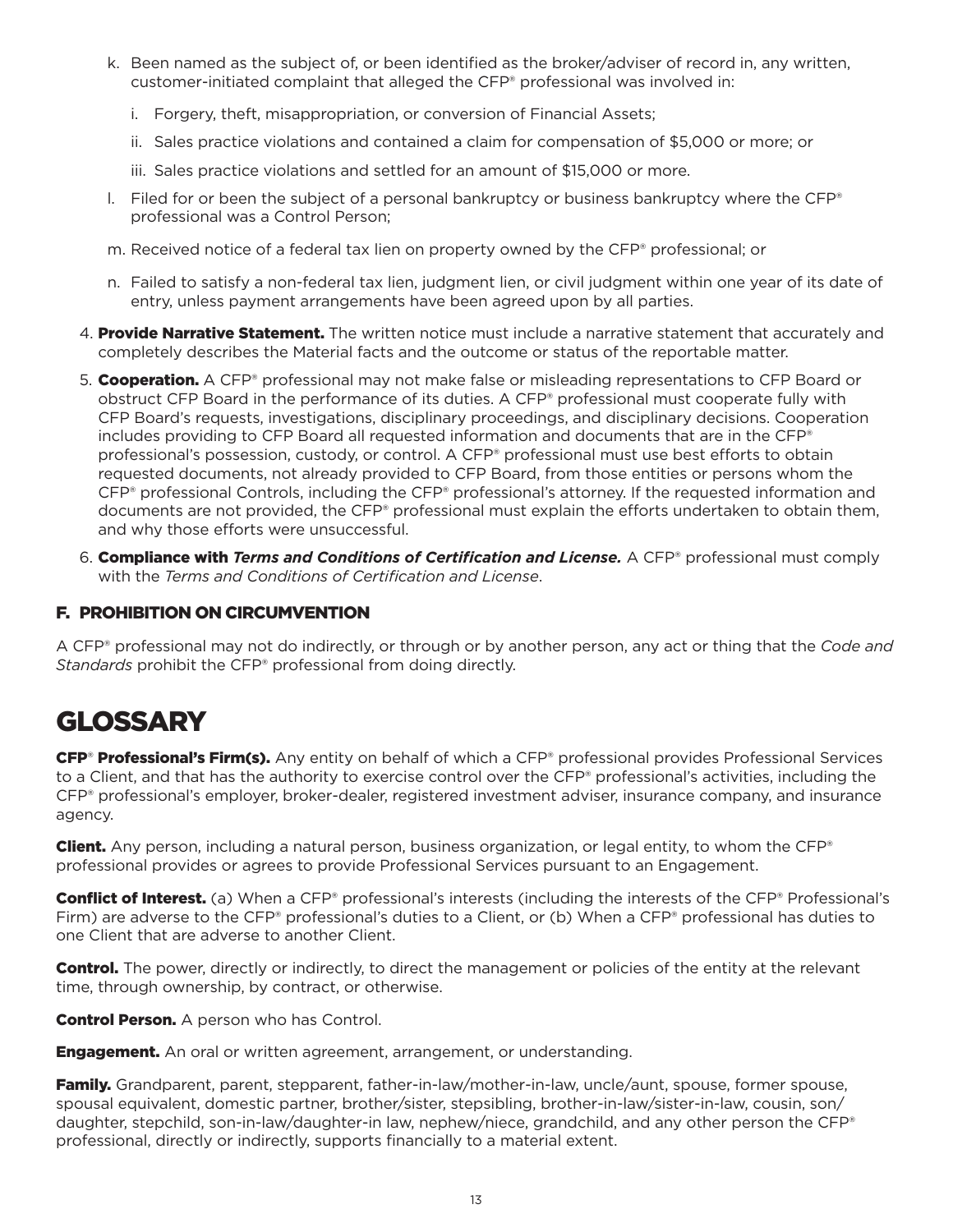#### Financial Advice.

- A. A communication that, based on its content, context, and presentation, would reasonably be viewed as a recommendation that the Client take or refrain from taking a particular course of action with respect to:
	- 1. The development or implementation of a financial plan;
	- 2. The value of or the advisability of investing in, purchasing, holding, or selling Financial Assets;
	- 3. Investment policies or strategies, portfolio composition, the management of Financial Assets, or other financial matters;
	- 4. The selection and retention of other persons to provide financial or Professional Services to the Client; or
- B. The exercise of discretionary authority over the Financial Assets of a Client.

The determination of whether Financial Advice has been provided is an objective rather than subjective inquiry. The more individually tailored the communication is to the Client, the more likely the communication will be viewed as Financial Advice. The provision of services or the furnishing or making available of marketing materials, general financial education materials, or general financial communications that a reasonable CFP® professional would not view as Financial Advice, does not constitute Financial Advice.

Financial Assets. Securities, insurance products, real estate, bank instruments, commodities contracts, derivative contracts, collectibles, or other financial products.

**Financial Planning.** A collaborative process that helps maximize a Client's potential for meeting life goals through Financial Advice that integrates relevant elements of the Client's personal and financial circumstances.

**Material.** Information is material when a reasonable Client or prospective Client would consider the information important in making a decision.

**Professional Services.** Financial Advice and related activities and services that are offered or provided, including, but not limited to, Financial Planning, legal, accounting, or business planning services.

Related Party. A person or business entity (including a trust) whose receipt of Sales-Related Compensation a reasonable CFP® professional would view as benefiting the CFP® professional or the CFP® Professional's Firm, including, for example, as a result of the CFP® professional's ownership stake in the business entity. There is a rebuttable presumption that a Related Party includes:

- a. Family Members. A member of the CFP® professional's Family and any business entity that the Family or members of the Family Control; and
- b. **Business Entities.** A business entity that the CFP® professional or the CFP® Professional's Firm Controls, or that is Controlled by or is under common Control with, the CFP® Professional's Firm.

**Scope of Engagement.** The Professional Services to be provided pursuant to an Engagement.